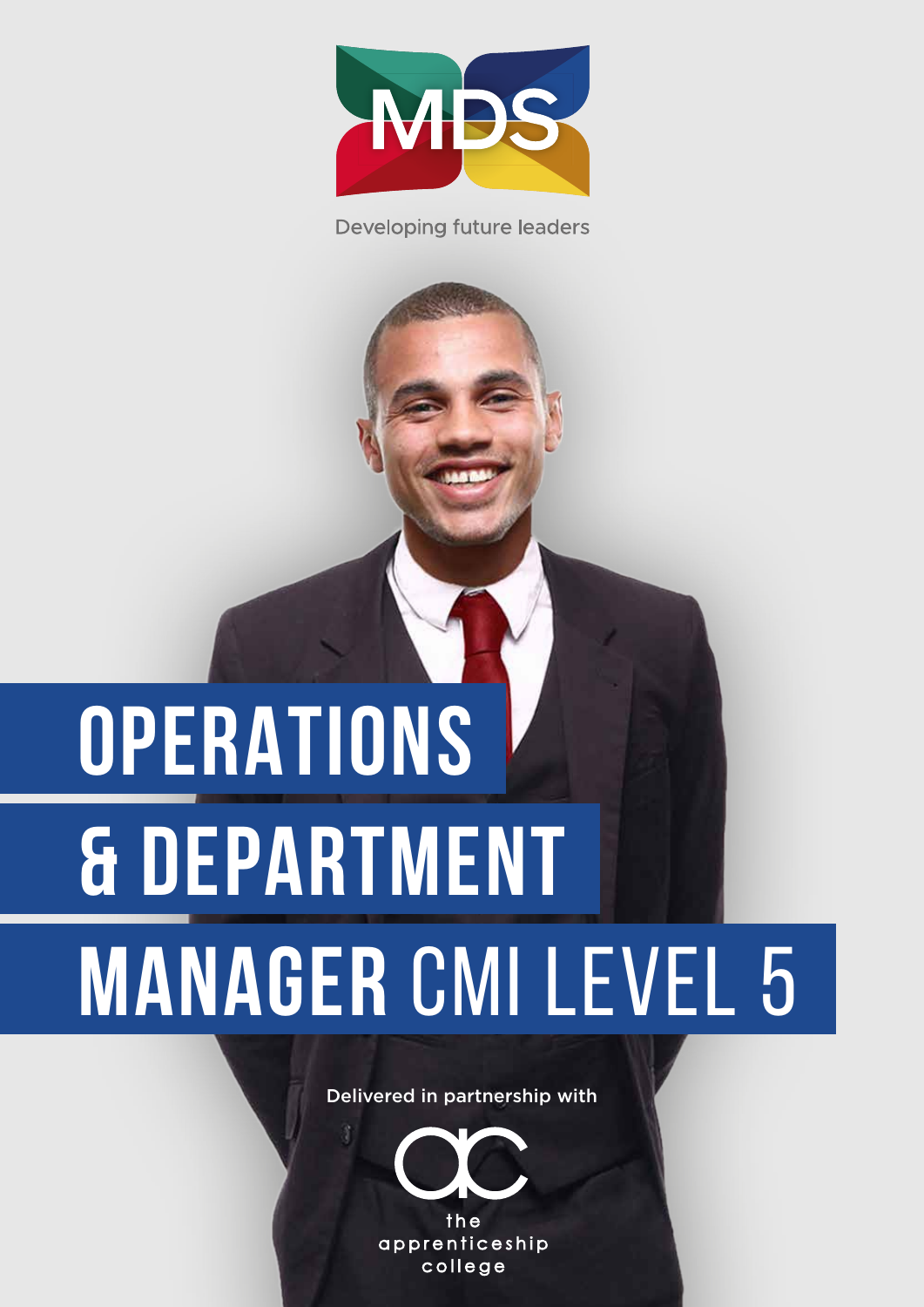The MDS Level 5 Management Apprenticeship programme is delivered as a partnership between MDS and the **Apprenticeship College** and can be funded via the apprenticeship levy. It is certified by the Chartered Management Institute. One of the benefits of being a Member of MDS is you have access to the Level 5 Apprenticeship in Leadership and

Management. This is a programme that many of you would associate with the graduate scheme provided by MDS, however we are delighted to offer this programme to MDS Member companies own employees.

This training has been developed with apprenticeship specialist The Apprenticeship College and tailor-made with the food and fresh produce industry in mind. The programme is ideal for those showing leadership potential within your business and has a proven track record of challenging individuals to develop a deeper understanding of what is required to become a leader in the sector.

The full two-year programme costs £7,000 and includes five added value workshops offered exclusively to MDS Members.

Member companies who pay the apprenticeship levy can use funds from their levy pot to fund this programme completely. Non-levy paying businesses can also access this training for a cost of just £350 per learner. The programme begins in April and October each year. However, if there are enough learners within your business or a group of members to create an extra cohort, start dates can be flexible.

A little bit about The Apprenticeship

College…

They provide a training experience that is different, memorable, and impactful. They do not use the same trainer to deliver an entire programme but have different specialist trainers delivering our workshops because we feel this offers a broader level of learning. All trainers are experienced in delivering commercial training and so the apprenticeship delivery is of the highest quality.

Theatre based learning forms a part of all programmes, and professional actors are used to deliver scenario-based training. In a safe environment, your employees can observe the actors recreate their world in front of their eyes and experience a real work situation with the purpose of developing your workforce.

There are several principles that guide and govern how the training is designed and delivered. Time is taken up front to understand current capability and experience and tailored to meet the development needs of everyone on the programme.

## **DEVELOPMENT PROGRAMME MDS MANAGEMENT**

#### **/// THE ACTOR'S PERFORMANCES AND THEIR USE IN THE WORKSHOP WAS EXCELLENT. BEING ABLE TO PRACTICE THE WORKSHOP CONTENT IN REAL LIFE SITUATIONS REALLY CONSOLIDATED AND PROVIDED MORE DEPTH TO MY LEARNING. /// HUGH, MDS TRAINEE**

The workshops are delivered in an effective and creative way to build engagement, whilst also doing what they need to do – building knowledge, skills and behaviours. The experiences will aim to meet all learning preferences, using a range of techniques: face to face sessions, live–virtual sessions, coaching and peer learning, to suit the topic, context and desired outcome. Every module, conversation and activity will aim to make a difference, have 'real-world' context and be immediately actionable back in the workplace.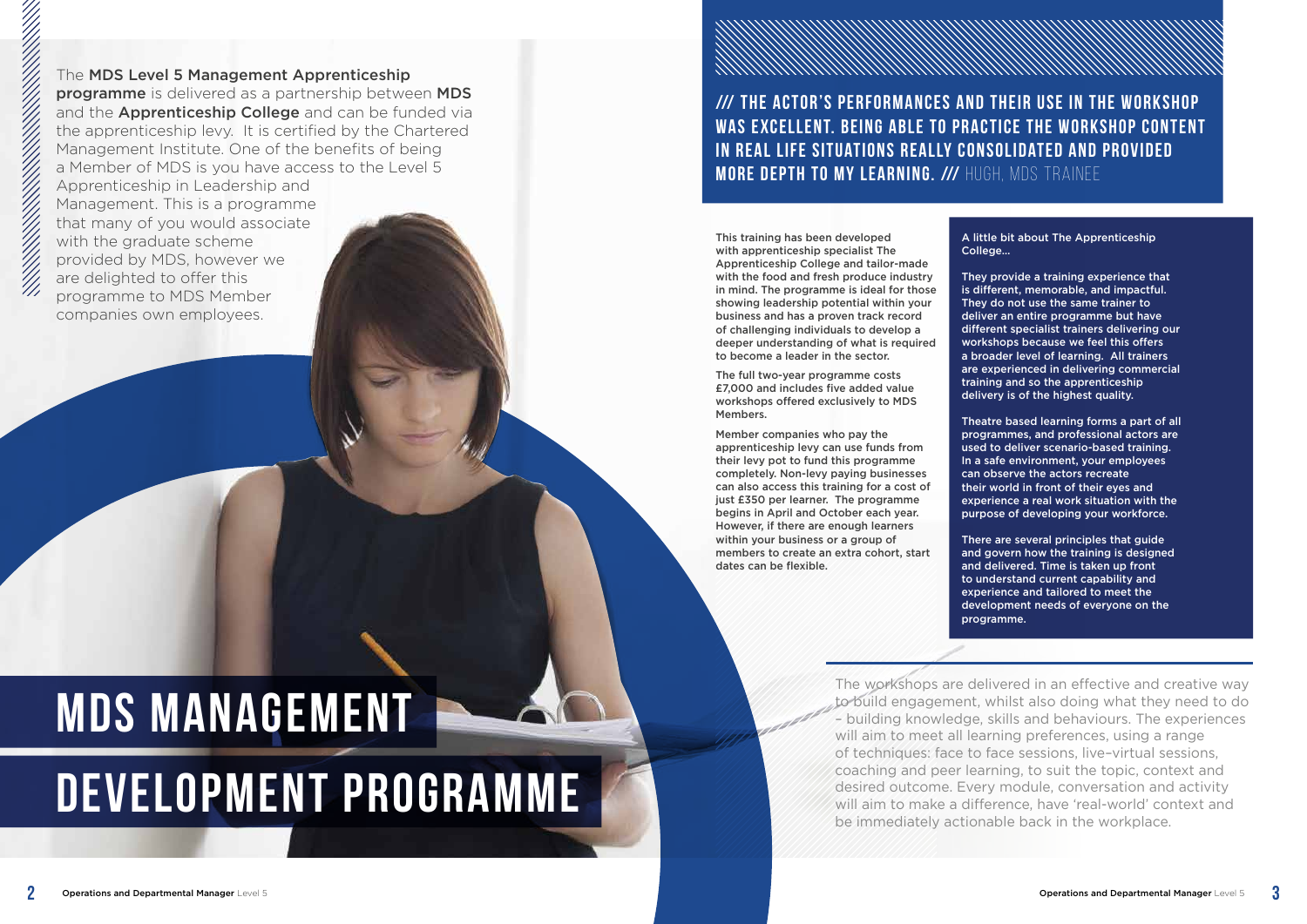**/// TRAINERS AND COACHING STAFF PLAN TEACHING CAREFULLY SO THAT APPRENTICES DEVELOP THEIR SKILLS IN A LOGICAL SEQUENCE. THEY MAKE ACTIVITIES INTERESTING AND STIMULATING SO THAT APPRENTICES CAN RECALL WHAT THEY HAVE LEARNED. /// OFSTED 2020** 

## **OPERATIONS & DEPARTMENTAL MANAGER PROGRAMME OVERVIEW**

## **AND Skills Developed**

*MMMMMMMMMMW* 

Effective leaders develop effective teams which is key to operational success and the desired outcome of any business.

Senior managers who have the capability and drive to make a difference and change to happen are who you want to be leading your business forward. True leaders will coach and mentor their teams developing strategy as well as day to day management.

Learners that complete this programme will have a comprehensive understanding of delivering against operational plans and projects, leading, and managing teams as well as effectively achieving operational goals.

The Operational and Departmental Manager apprenticeship is accredited by the Chartered Management Institute (CMI).

It is designed for employees who manage teams and operations or projects to achieve specific goals and objectives as part of the overall strategy of a business.

Learners on this programme will manage a department, team, or lead projects, therefore having an influence on the operational delivery of the organisation.

The apprenticeship is thematic. The training is designed to improve personal effectiveness and communication skills as well as building leadership capabilities and developing teams that deliver. This programme is delivered with a Chartered Management Institute (CMI) qualification in Leadership and Management.



|                          | LEVEL                           | b                       |
|--------------------------|---------------------------------|-------------------------|
|                          | <b>DURATION</b>                 | 24 MONTHS               |
| £                        | <b>LEVY VALUE</b>               | £7,000                  |
| $\mathbf{E}$             | <b>CO-FUNDED VALUE</b>          | £350                    |
|                          | <b>INDUCTION</b>                |                         |
|                          | <b>MASTERCLASSES</b>            |                         |
|                          | <b>WORKSHOPS</b>                | 18                      |
| $\left( \bullet \right)$ | <b>SKILLS COACHING</b>          | 4 SESSIONS AND          |
|                          |                                 | CONTINUOUS SUPPORT      |
| Ð                        | SUPPLEMENTARY<br><b>EARNING</b> | ONLINE DIGITAL SESSIONS |

**Examples of Relevant job roles (BUT NOT LIMITED TO)** Operations Manager • Regional Manager • Divisional Manager • Department Manager • Group Manager • Senior Manager • Specialist Manager

#### **Course Summary**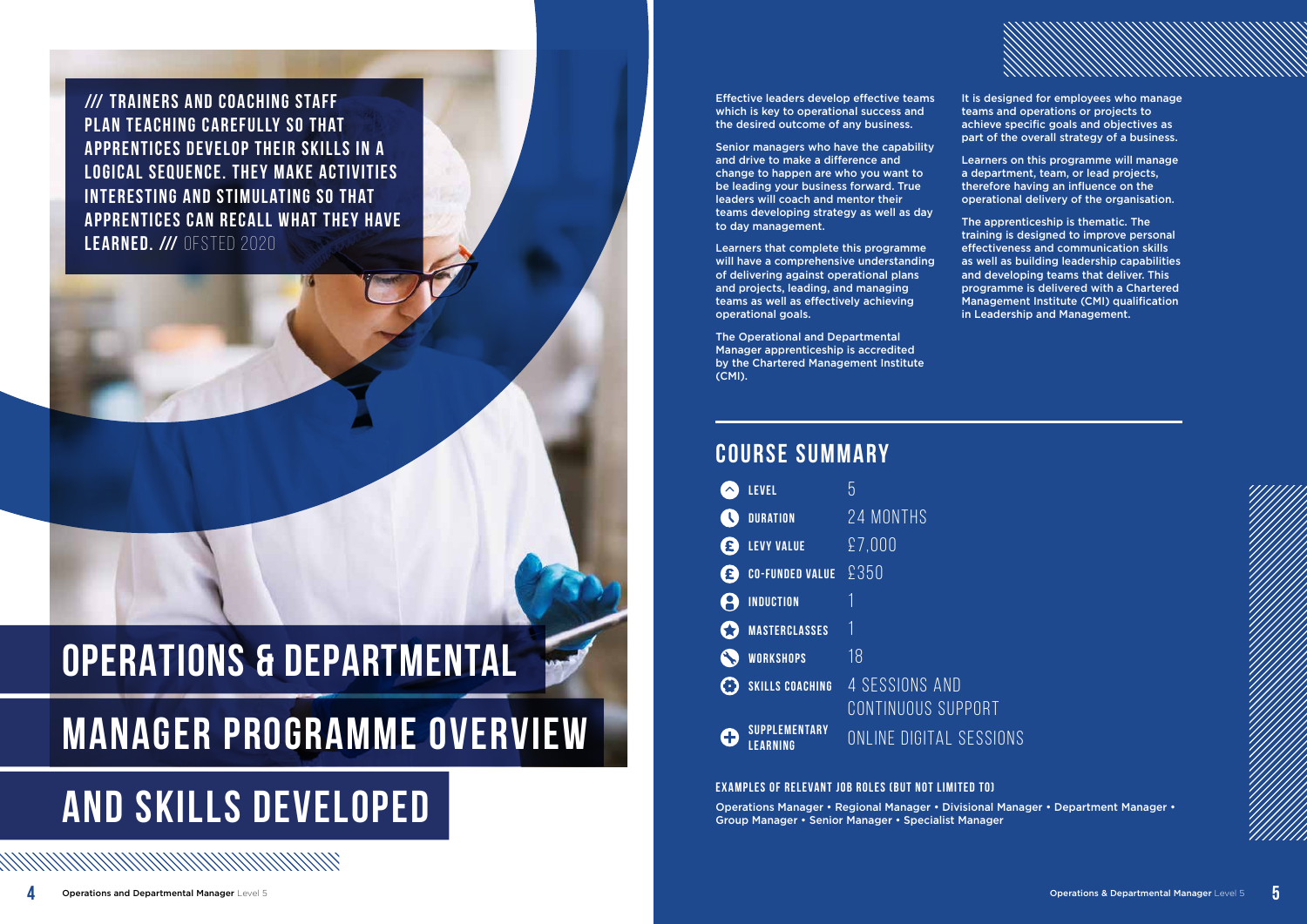

The Operations and Departmental Manager programme is delivered over a 24 month period. The learning programme is made up of a series of workshops led by our commercial level, specialist trainers delivering on their area of expertise.

Each workshop covers a specific topic area designed to continue to build knowledge, developing key skills and behaviours needed to be an effective Leader. The workshops are designed carefully to enhance the capabilities of the learner and to be utilised as soon as they return to work.

All learners are supported by a dedicated Skills Coach. They will support individuals through the learning journey, be there to answer any questions, assess all work produced and guide each learner to a successful outcome.

All government funded apprenticeship programmes require learners to achieve the appropriate standard of Maths and English. Learners will be supported by one of our Functional Skills tutors if they do not already hold these qualifications, who will ensure individuals are equipped to complete the Maths and English.

# **Learner Journey**





Every apprenticeship programme we deliver can be facilitated via a blended approach – face to face and/or live, virtual delivery.

**VORKSHOPS**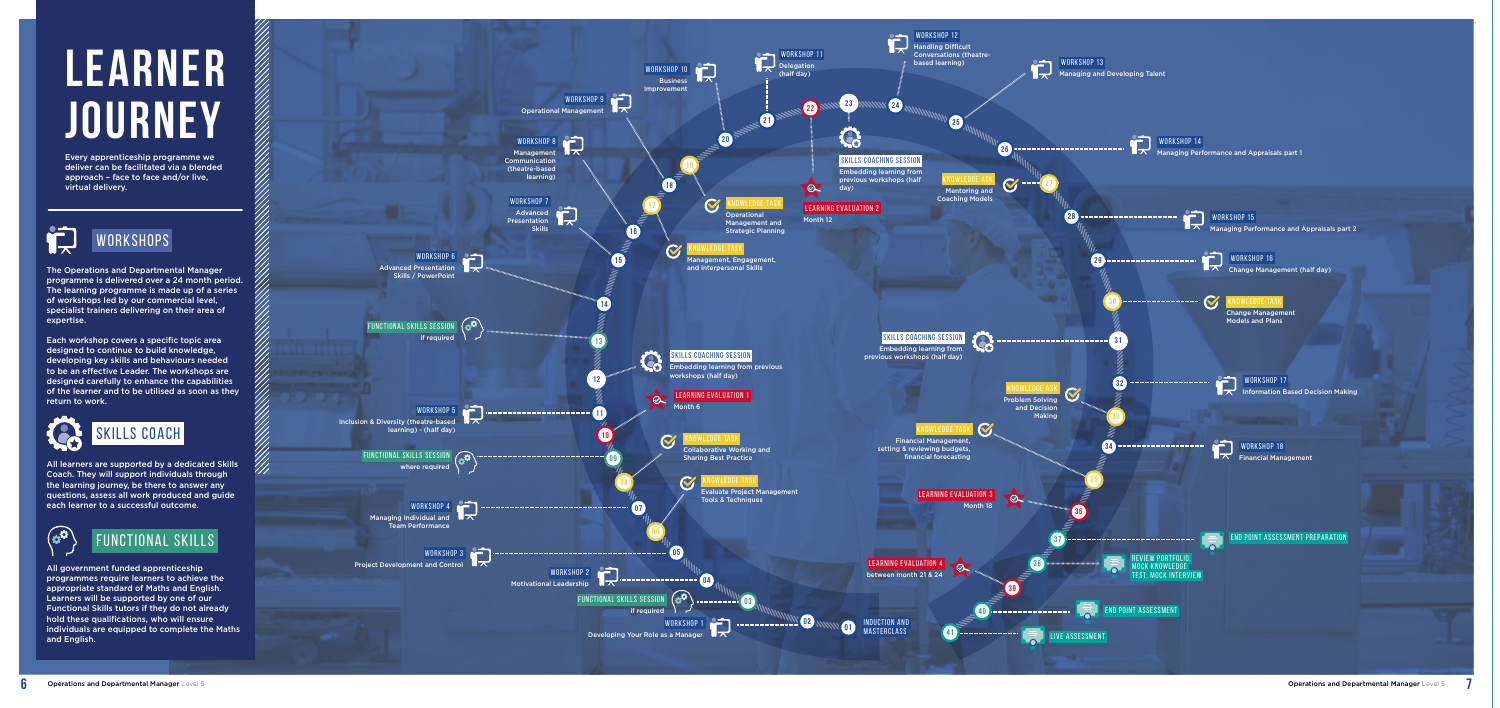## **Induction**

The first session introduces you to the programme in detail, giving an overview of each workshop. We also complete the formal enrolment paperwork and demonstrate the online learning environment. This will begin your development journey by understanding and exploring learning styles.

## **Masterclass**

Following the induction our guest speaker delivers a Masterclass on what makes an inspirational leader and what impact inspirational leadership can have on a business and organisational strategy. The Masterclass kicks off the programme and provides an insight into what can be achieved from taking part in the learning journey.

#### **WORKSHOP 1 DEVELOPING YOUR ROLE AS A MANAGER**

#### **WORKSHOP 3 PROJECT DEVELOPMENT AND CONTROL**

This workshop will cover setting personal objectives and creating a personal development plan. We will look at different leadership styles and the importance of self–awareness and personal effectiveness in the workplace.

#### **WORKSHOP 4 MANAGING INDIVIDUAL AND TEAM PERFORMANCE**

It covers different time management and organisational techniques and how to apply these effectively.

### **WORKSHOP 2 Motivational Leadership**

## **WORKSHOP 5 INCLUSION & DIVERSITY**

This workshop complements the main Apprenticeship Programme by developing own awareness of leadership styles and the impact this has on the way they lead and manage others. It focuses on key leadership skills, differences between leaders & managers and explores how MBTI can support individual leadership effectiveness.

This workshop focuses on the skills required to manage projects. Exploring how to manage resource, project planning, how to allocate tasks and understanding how to identify risks and issues. It also introduces practical tools like GANTT and PERT charts and will talk through the project that will need to be completed to receive the Level 5 Operational/ Departmental Manager Apprenticeship standard.

In this workshop we explore organisational objectives, how to create a positive work environment and developing working relationships. It also looks at understanding and utilising key policies and procedures around managing a team including sickness, welfare & absence management. We will explore how to manage remote workers and multiple teams.

This workshop explores how to manage and promote a culture of equality, diversity & inclusion. It explores the organisational culture and encourages one to evaluate the current practices, linking them to the Equality Act 2010, types of discrimination and unconscious bias.

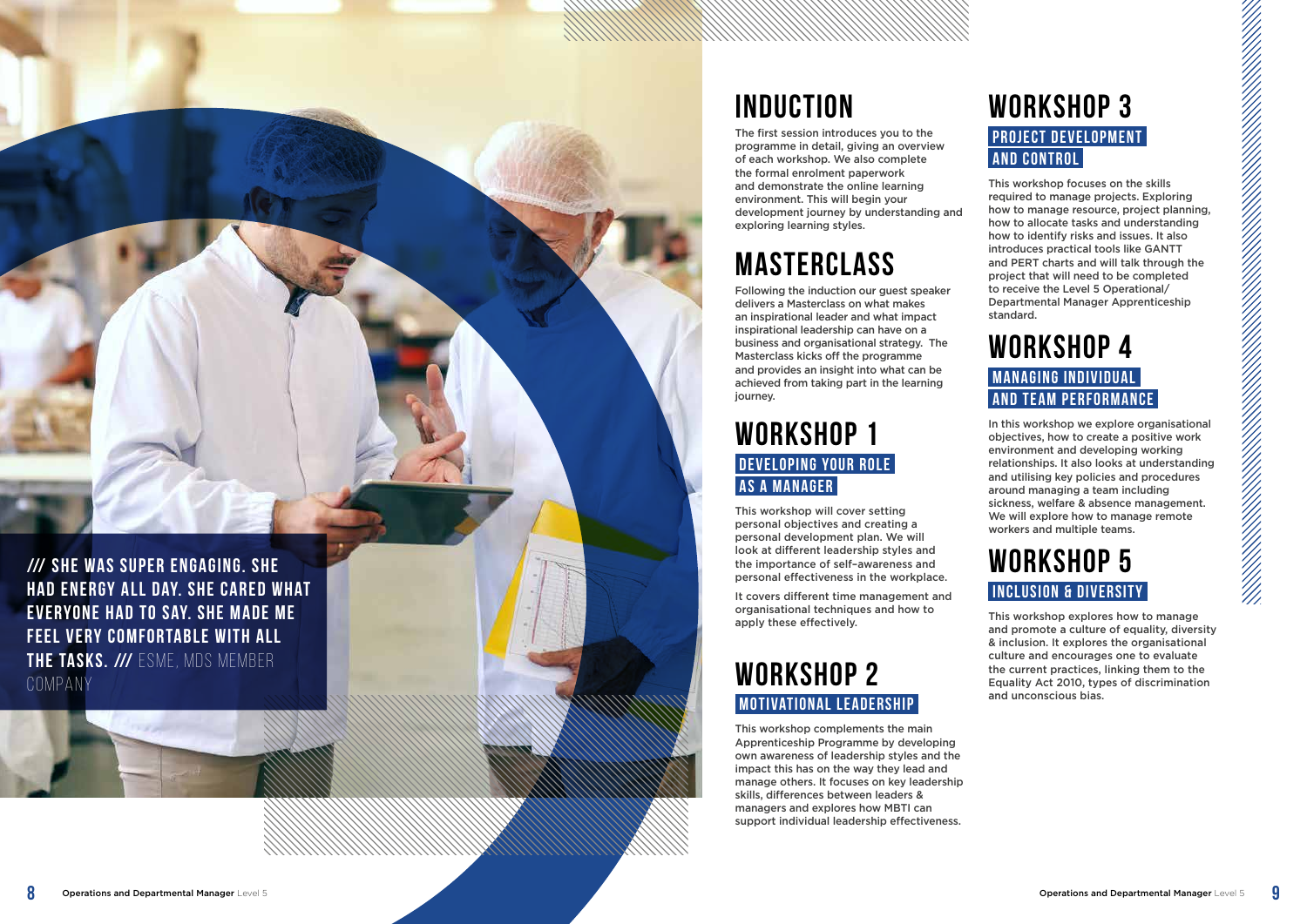### **WORKSHOP 6 & 7 2-DAY WORKSHOP**

#### **ADVANCED PRESENTATION SKILLS**

#### **WORKSHOP 8 THEATRE BASED LEARNING MANAGEMENT COMMUNICATIONS**

This workshop focuses on how to deliver effective presentations in the workplace. It will include tips on structure, content, engaging your audience, dealing with nerves etc. Day 1 will emphasise the soft skills and IT skills to deliver an effective presentation and will be delivered by two expert trainers. Day 2 will give plenty of opportunities to practice with input from an expert trainer and actor. It will make use of techniques such as self-reflection and peer / trainer feedback to evaluate and hone own presentation skills.

## **WORKSHOP 10 BUSINESS IMPROVEMENT**

In this theatre-based workshop, individuals have an opportunity to understand and put into practice the skills required to effectively communicate with teams, this includes giving feedback and presenting. The workshop will cover Interpersonal Skills, communicating in different forms (verbal, written, non-verbal and digital), how to manage meetings (there will be theory and practice of this), understanding the impact of and how to demonstrate active listening and how to engage different audience types.

### **WORKSHOP 11 DELEGATION**

## **WORKSHOP 9 Operational Management**

This workshop will cover approaches on how to create department and business plans and how to deliver objectives. We will explore setting key performance indicators (KPIs), how to drive continuous improvement, understanding and using management systems and how to manage data securely. We explore how to be fully commercially aware, producing reports and providing management information to the rest of the business.

This workshop explores the key methods and processes to support business improvement and includes techniques such as Lean, Six Sigma, Kanban and systematic planning. It provides the skills and the toolkit to carry out strategic level improvements to any business.

This workshop focuses on how to delegate and enable delivery through others in the team. We will look at effective delegation skills and the appropriate processes to follow when delegating. The links between empowerment and delegation are explored.

#### **WORKSHOP 12 THEATRE BASED LEARNING HANDLING DIFFICULT Conversations**

This theatre-based workshop focuses on the ability to undertake difficult conversations, understanding the factors that escalate situations, how to deliver messages in an appropriate way, how to effectively use listening and questioning to neutralise situations and how to give and receive feedback.

#### **WORKSHOP 13 MANAGING AND DEVELOPING Talent**

This workshop will cover how to recruit people and how to manage talent and individual and team performance. We will look at how to develop, build and motivate teams and how to effectively delegate to provide continuous improvement within the team, ensuring this is managed in a fair and inclusive way.



**/// CHANGE IS CONSTANTLY HAPPENING IN TODAY'S WORKPLACE, AND MANAGING IT EFFECTIVELY IS ONE OF THE MOST IMPORTANT JOBS WE CAN HAVE. WE HAVE LEARNT A LOT OF SKILLS, MODELS, AND APPROACHES TO MANAGING CHANGE TODAY AND IT WILL BE EXTREMELY USEFUL IN MY ROLE. /// ROB, MDS TRAINEE**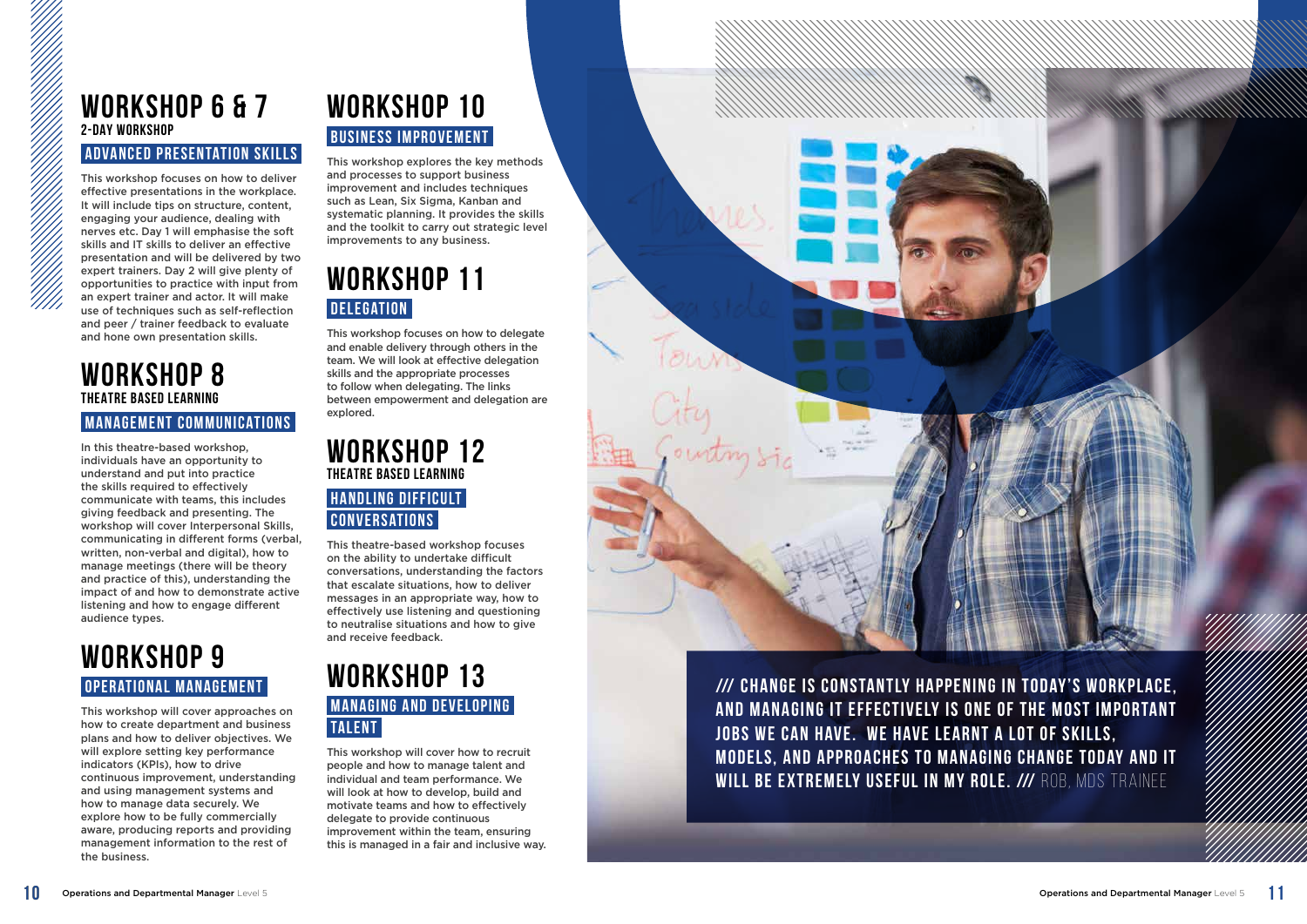**/// EXPLAINED EACH OF THE CORE** LEARNINGS EFFECTIVELY AND DEVELOPED **OUR ANSWERS THROUGH QUESTIONING OUR THOUGHTS. MADE THE COURSE REALLY ENGAGING AND THOUGHT PROVOKING. ADDRESSED ISSUES HEAD ON. /// EMMA** MDS TRAINFF

> **/// REALLY ENGAGING AND SPECIFIC IN FEEDBACK, WHICH IS REALLY VALUABLE. GOOD AT SIGN POSTING AND HELPING US ALL TO DEVELOP FURTHER. ///** JENNY, MDS MEMBER COMPANY

#### **WORKSHOP 14 MANAGING PERFORMANCE and Appraisals Part 1**

This workshop will focus on how to deliver positive and developmental feedback, coaching and mentoring and how to conduct an appraisal performance review. The session includes tips on asking the right questions at the right time.

## **WORKSHOP 16 CHANGE MANAGEMENT**

#### **WORKSHOP 15 THEATRE BASED LEARNING**

#### **MANAGING PERFORMANCE AND APPRAISALS PART 2**

In this theatre-based workshop there is the opportunity to observe various scenarios focusing on managing individual performance including an appraisal and performance review. This is an opportunity to put into practice the skills covered in the previous workshop.

## **WORKSHOP 18 FINANCIAL MANAGEMENT**

This workshop focuses on how to initiate and manage change covering the key elements of effective change management communication. We will look at change management models and evaluate their relevance to individual context. We explore how to identify barriers and ways to overcome these.

#### **WORKSHOP 17 INFORMATION BASED Decision Making**

During this workshop we focus on the ability to solve problems and make decisions in both technical and peoplebased scenarios. It will explore a variety of approaches and will look at the impact of applying different techniques to help meet challenges constructively and productively and on how to draw conclusions and analyse data to help make decisions. We cover how to ensure data is valid, reliable and relevant and finally, the workshop will look at how managers present information and data and communicate business decisions in the most effective way.

This workshop covers financial systems and controlling them, how to understand profit and loss (P&L) reports, balance sheets and financial statements. We will also look at budgetary processes and frameworks and the variables between different organisations and how to monitor, control and evaluate.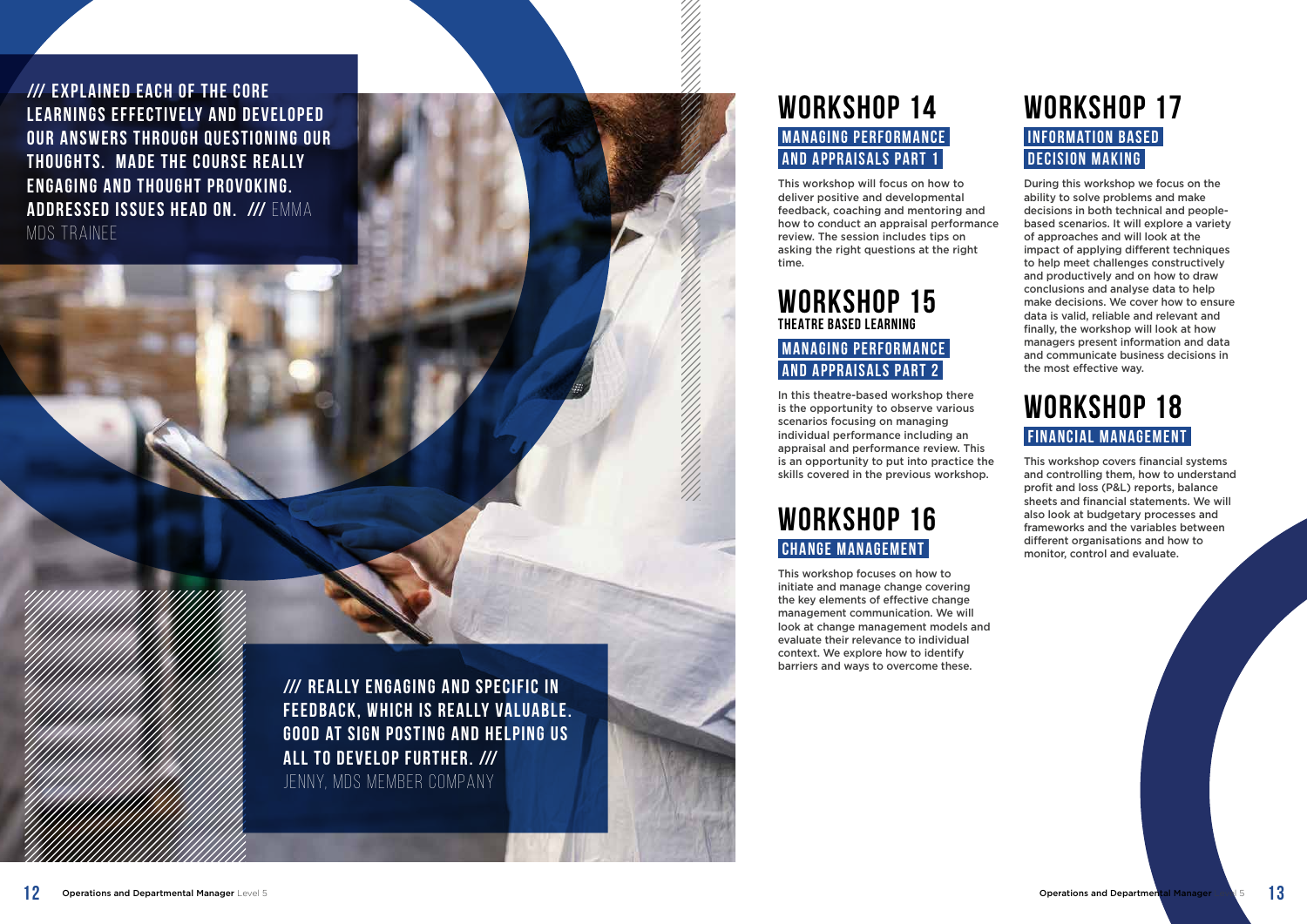- Five added value workshops delivered exclusively to MDS member companies
- Additional qualification CMI certificate in Leadership & Management. This is included at no extra cost to MDS members
- Option to have an open or closed cohort: an open cohort consists of learners from other MDS member companies. A closed cohort is made up exclusively of learners from your organisation

## **Chartered Management Institute qualification**

Leaders can think and act strategically, make informed, evidence based, decisions and motivate teams to achieve results. Ensuring that your leaders are motivated too is essential to the success of any workforce or business.

> **/// APPRENTICES UNDERSTAND HOW TO IMPROVE THEIR PRACTICAL AND WRITTEN WORK AND CAN USE IT CONFIDENTLY IN THEIR WORKPLACE. ///** OFSTED 2020

75

As part of the level 5 programme MDS and The Apprenticeship College offer an added value Chartered Management Institute qualification. As a globally recognised body the CMI is an attractive option for those learners who want to have further recognition in their leadership capabilities. By opting to take the CMI qualification learners can access resources and become a chartered member.

To complete the CMI qualification learners will be required to complete two assignments:

- Principles of management and leadership in an operational context
- Principles of developing, managing and leading individuals to achieve success